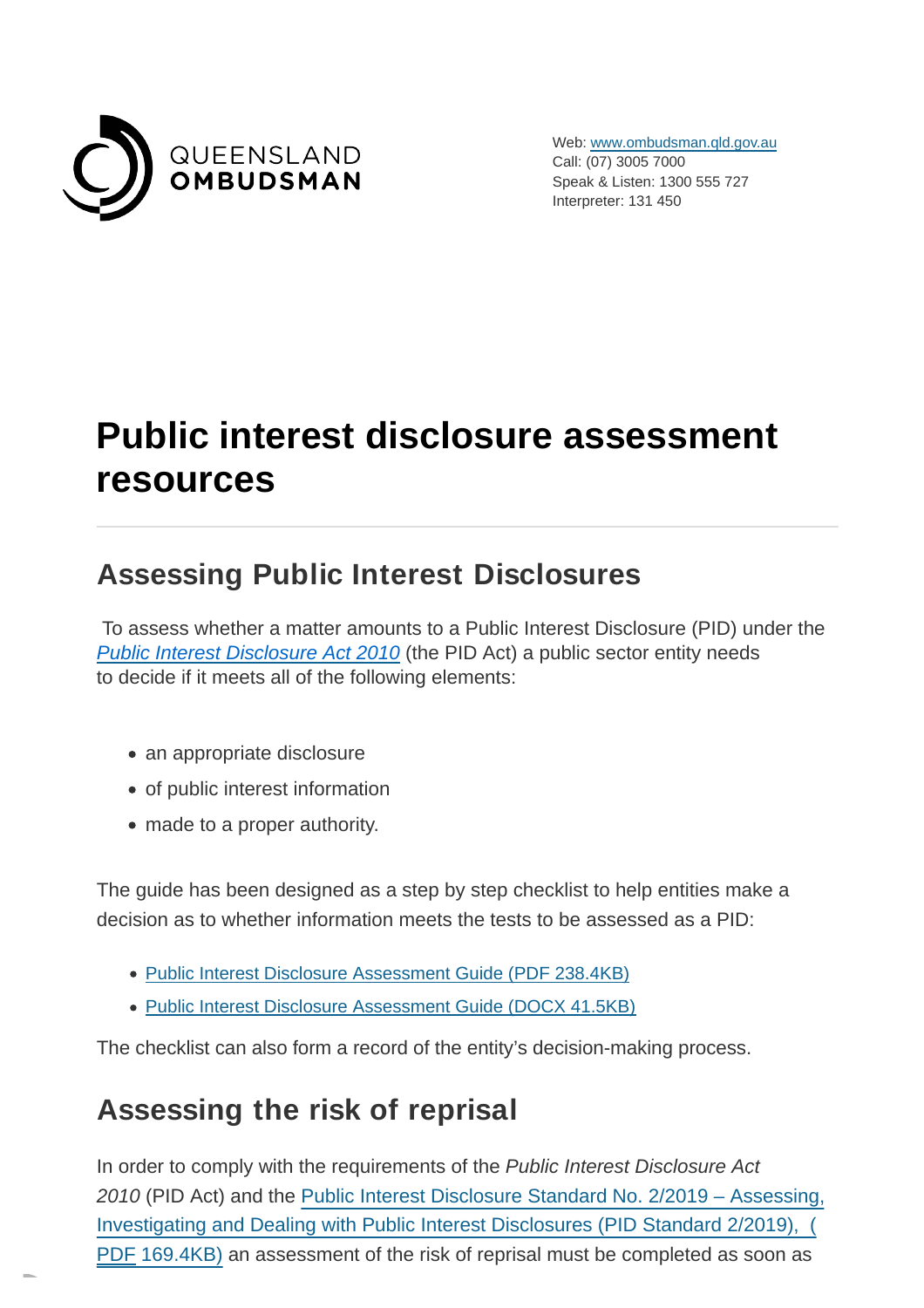practicable after assessing that a matter is a PID.

A risk assessment should also be conducted before referring a PID to another public sector entity. Section 31(3) of the PID Act provides that a PID must not be referred to another public sector entity if there is 'an unacceptable risk that a reprisal would happen because of the referral.

The guide has been designed by the Office of the Queensland Ombudsman to assist public sector entities in assessing and managing reprisal risk to parties that are involved in a PID:

- [Public Interest Disclosure Risk Assessment and Risk Management Guide \(PDF](https://www.ombudsman.qld.gov.au/ArticleDocuments/422/PID_Risk_Assessment_and_Risk_Management_Guide_January_2019.PDF.aspx) 205KB)
- [Public Interest Disclosure Risk Assessment and Risk Management Guide](https://www.ombudsman.qld.gov.au/ArticleDocuments/500/Queensland%20Ombudsman%20Public%20Interest%20Disclosure%20Risk%20Assessment%20and%20Risk%20Management%20Guide%20Word%20format.docx.aspx) (DOCX 42.6KB)

Any reasonable risk assessment strategy, such as AS/NZS ISO 31000:2009 Risk Management – Principles and guidelines, or Queensland Treasury's 'A Guide to Risk Management', may be used.

# **What is reprisal?**

A reprisal causes detriment to another person. The PID Act defines detriment to include:

- personal injury or prejudice to safety
- property damage or loss
- intimidation or harassment
- adverse discrimination, disadvantage or adverse treatment about career, profession, employment, trade or business
- financial loss
- damage to reputation, including, for example, personal, professional or business reputation.

# **Who should a risk assessment be conducted for?**

The protection against reprisal at section 40 of the PID Act is broad, so consider conducting a risk assessment for:

the discloser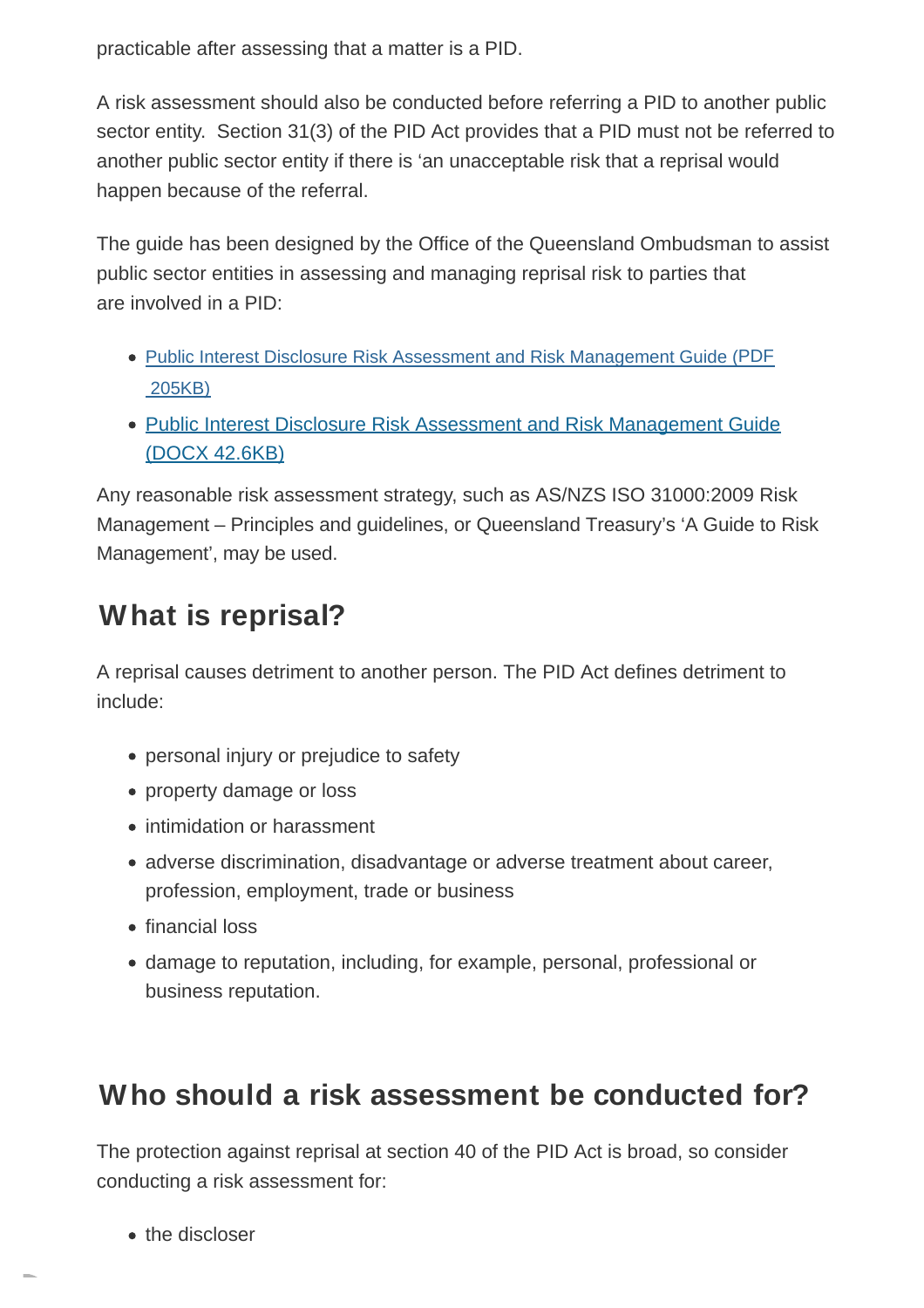- witnesses or others who help with the investigation of the PID
- anyone who could be mistakenly assumed to be the discloser.

#### **What is the risk assessment process?**

The risk assessment process includes:

- 1. establishing the context identify which party to the PID the risk assessment needs to be conducted for. Every organisation is different and risk assessment and risk management should be considered within the local context.
- 2. assessing the risk what are the possible risks? What harms could result? What would be the consequences if those harms occurred? What is the likelihood of those harms arising?
- 3. managing the risk what strategies can be implemented to eliminate, minimise or manage the risks to parties involved in the PID?
- 4. monitoring and reviewing the risk management plan the risk assessment should be reviewed on a regular basis, and the risk management plan amended as required until the management of the PID is finalised.

The officer conducting the risk assessment should consult with the discloser (or other affected party) where possible to assist in completing the risk assessment, and, where appropriate, inform the development of a risk management plan.

The risk assessment and risk management plan must be appropriately documented. Analysing the findings of risk assessments may contribute to improved PID management practice within the entity as well as inform reviews of the entity's PID procedure and PID management plan.

# **What factors could influence risk?**

Assessing the risk involves considering whether reprisal may arise and the factors that may make this more or less likely.

Consider the scenario of a junior officer making a corrupt conduct allegation about their immediate supervisor, who is a senior officer in the organisation, and it seems likely confidentiality will not be maintained in the investigative process. The research indicates this kind of situation presents a higher risk.

Alternatively, a discloser who is a 'role reporter', that is someone who has made a disclosure of wrongdoing identified in the ordinary course of their work (for example,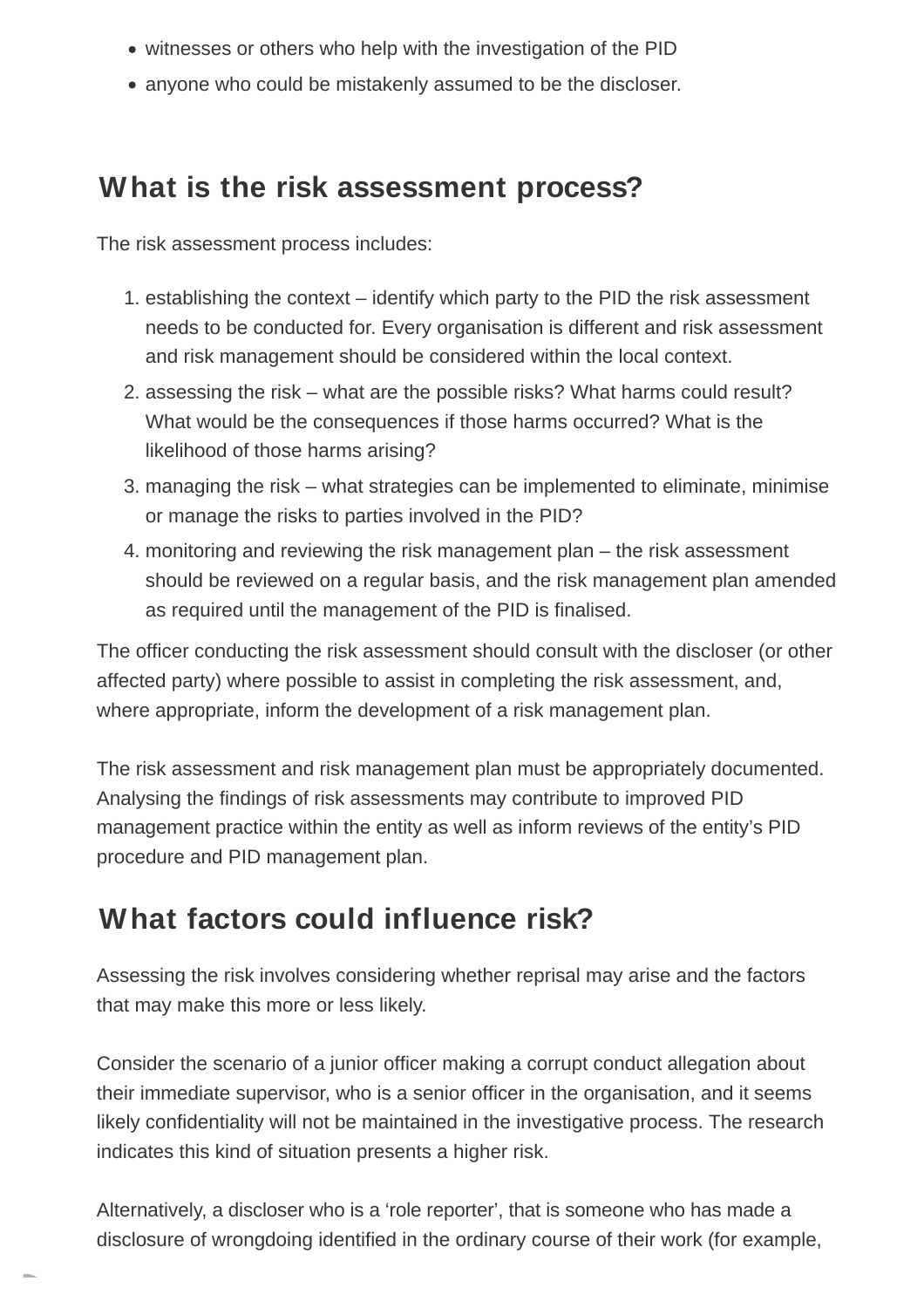an auditor, investigator or occupational health and safety specialist), may be less likely to have direct contact with the subject officer and less likely to be identifiable as the source of the disclosure.

Where several people have disclosed the same information, this may have a protective effect.

Evaluate the consequences of reprisal. What impact could it have on the discloser, the work unit and the organisation? How serious would these outcomes be? For example, would it be a relatively minor impact that could be relatively easily rectified or corrected? Or is it more likely to have significant resource and reputational impacts?

What controls do you already have in place to manage this risk? Is the workplace well monitored and the discloser effectively supported by a manager who has a sound knowledge of their obligations under the PID Act?

After weighing up all the risks, potential harm and consequences, and the likelihood of reprisal occurring, assess the level of overall risk. Where there is reasonable risk of reprisal, prepare a risk management plan.

#### **How is the risk of reprisal managed?**

Assessing the risk involves considering whether reprisal may arise and the factors that may make this more or less likely.Managing the risk of reprisal requires implementing appropriate actions to protect the discloser (or other affected party) from reprisal. The actions should be proportionate to the risk of reprisal. The risk management plan can be used to record the risk, the action to be taken (including timing and frequency, if relevant), who is responsible for action and the arrangements for reporting and monitoring.

In accordance with PID Standard 2/2019, as a minimum the entity should assign a PID Support Officer who is independent of the investigation of the PID to support the discloser. The entity should also provide information about the support available to the discloser. The same support arrangements may be appropriate for other affected parties where there is a high risk of reprisal.

What reasonable steps should be taken to protect the discloser (or other affected party) from reprisal will depend upon the particular circumstances. In some cases proactive monitoring of the workplace may be sufficient to adequately protect the discloser (or other affected party) from reprisal. In other cases it may be necessary to consider changed supervision arrangements, reorganisation of the workspace,